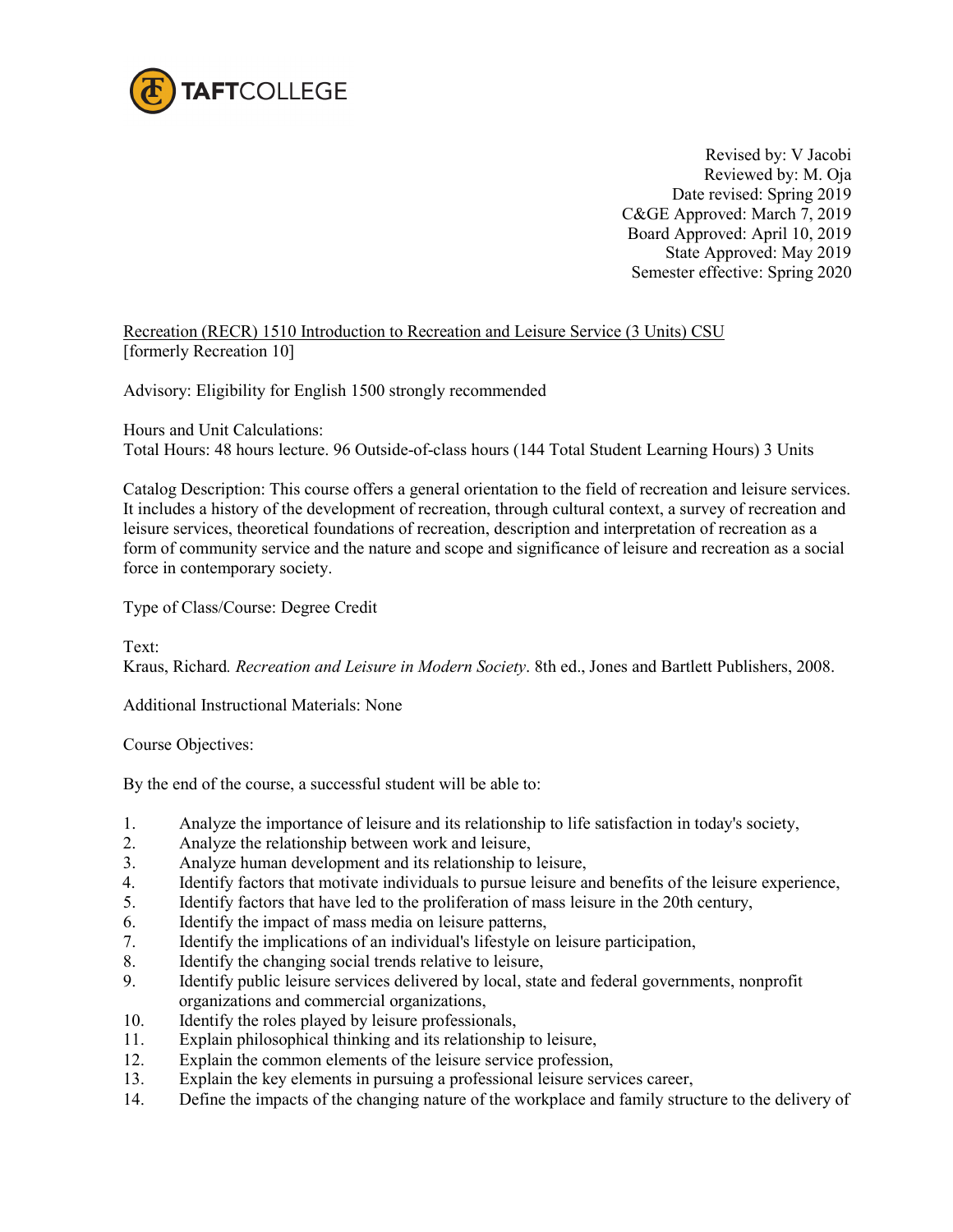

leisure services,

- 15. Define the interaction of gender roles and leisure patterns,
- 16. Define the manner in which values shape individual lives,
- 17. Define the concept of culture and differentiate leisure values, norms and attitudes that influence the cultures of society,
- 18. Define the differences and similarities between leisure, recreation and play, reasons for studying the history of the leisure movement,
- 19. Define the importance of valuing differences,
- 20. Define examples of discrimination and prejudice in leisure services, and
- 21. Define the importance of developing a personal philosophy of leisure.

Course Scope and Content:

- Unit I Leisure in Today's Society
	- A. Leisure and life satisfaction
	- B. The world of leisure, recreation and play
	- C. Leisure: A Historical Perspective
	- D. Mass leisure
	- E. Leisure and the life cycle

## Unit II Delivering Leisure Services

- A. Local government
- B. State government
- C. Federal government
- D. Non-profit
- E. Commercial
- Unit III Issues, Trends and Professional Practice
	- A. Promoting quality services
	- B. Professional career development
	- C. Leisure and cultural diversity
	- D. Leisure ethics
	- E. Future trends
- Unit IV Basic Concepts
	- A. Philosophical analysis of play
	- B Theories of play
	- C. Leisure verses play concepts
	- D. Social functions of recreation

## Unit V Historical Perspectives of Leisure

- A. Early societies
- B. Ancient civilizations
- C. Christianity and recreation
- D. The Renaissance
- E. Reformation
- F. Colonial America
- G. The Industrial Revolution
- H. Periods of austerity and growth
- I. Modern Era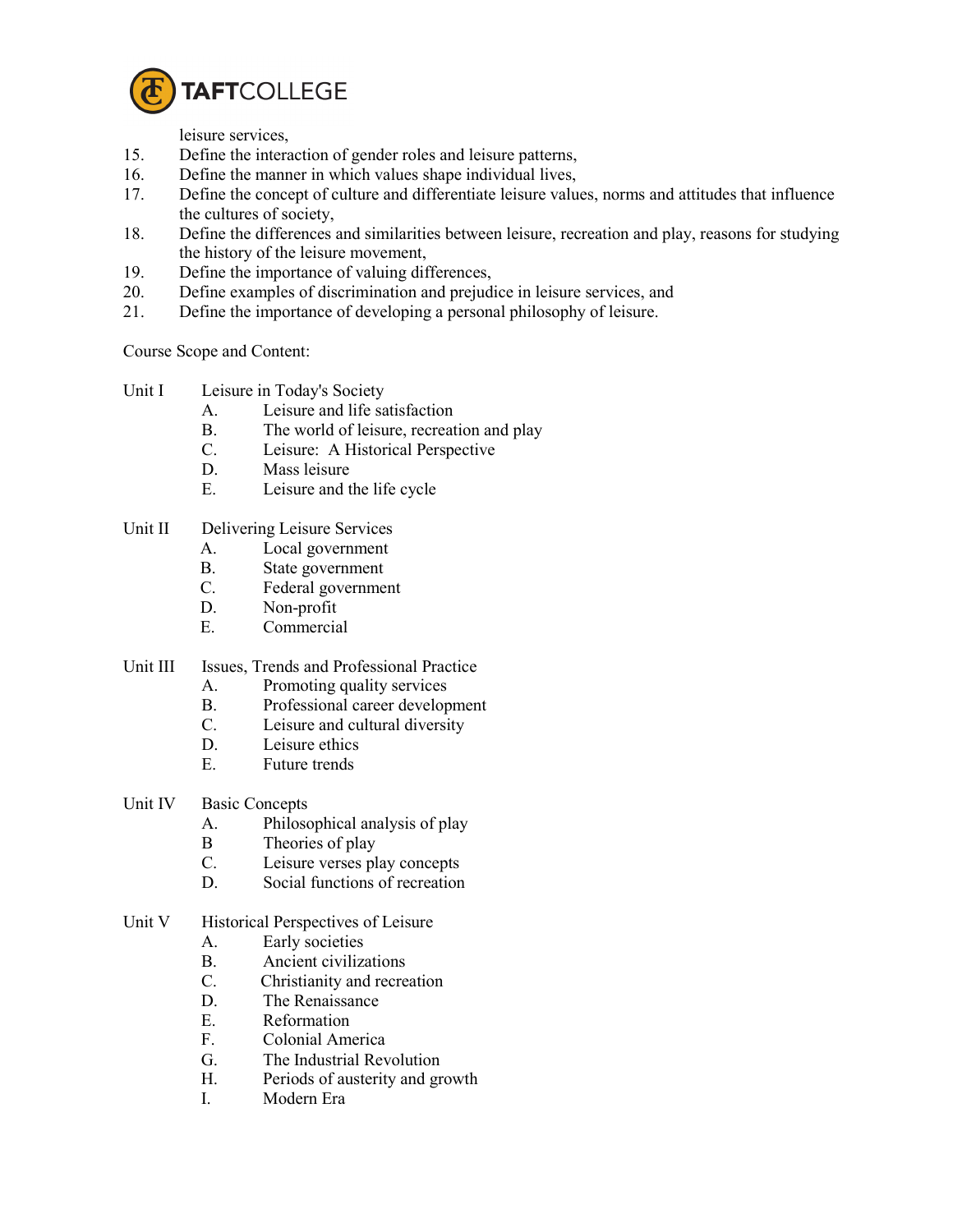

## Unit VI Recreation Across the Life Span

- A. Children
- B. Adolescents
- C. Adults
- D. Older adults
- E. Disabled individuals
- Unit VII Unique Groups
	- A. Campus recreation
	- B. Correctional recreation
	- C. Faith-based recreation
	- D. Corporate recreation
	- E. Armed forces

Learning Activities Required Outside of Class:

The students in this class will spend a minimum of 6 hours per week outside of the regular class time doing the following:

- 1. Studying
- 2. Answering questions
- 3. Completing required reading
- 4. Written work
- 5. Observation of or participation in an activity related to course content

Methods of Instruction:

- 1. Lecture
- 2. Activities related to course content

## Methods of Evaluation:

- 1. Class discussion
- 2. Outside assignments such as term or other papers, attendance at board meeting of a local public institution of choice and oral report by students of their involvement in community service activities
- 3. Quizzes
- 4. Final exam may include essay, multiple choice, matching and true/false items.

Supplemental Data:

| TOP Code:                 | 083600: Recreation  |
|---------------------------|---------------------|
| <b>SAM Priority Code:</b> | E: Non-Occupational |
|                           |                     |